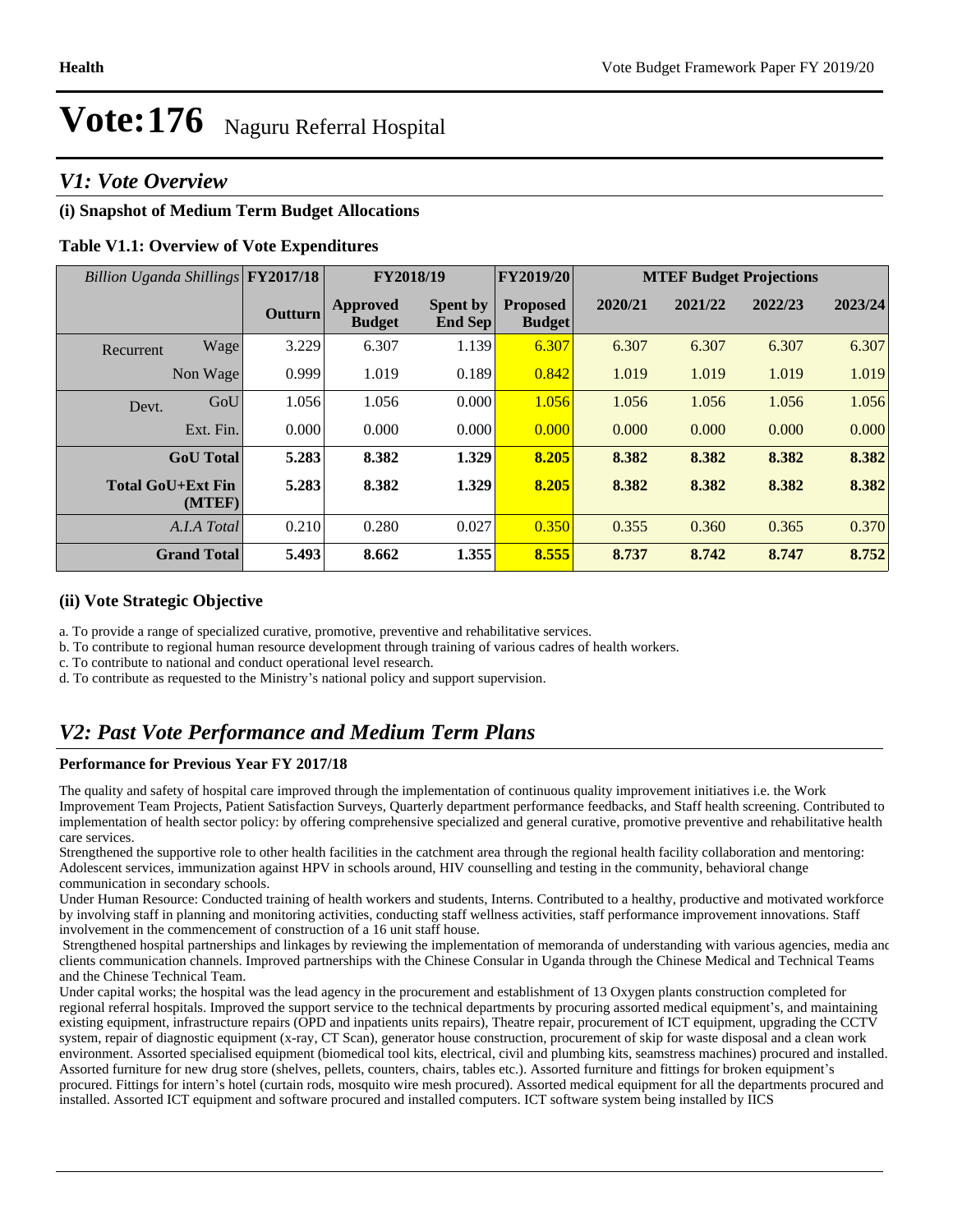#### **Performance as of BFP FY 2018/19 (Performance as of BFP)**

The Quarter 1 achieved:

Capital development of 1.055562168 included staff accommodation Construction of 16 unit's staff apartments. Expansions on gatehouse and gate construction, under staircase space creation for records, repairs of Lab for pathology services. Assorted Medical Equipment's for Accident and Emergency unit and Water harvesting channels, hazardous wastes disposals and ICT equipment for IICS.

Inpatients Q1 had 3766 Admissions, 254 %Bed Occupancy Rate (BOR), 2.1 Average Length of Stay (ALOS), 1444 Major Operations (including Caesarean section).

Outpatients: 64281 Specialized Clinic Attendances, 74 Referrals cases in, 35568 Total general outpatients attendance Diagnostics: 1847 X-rays Examinations, 2280 Ultra Sound scans, 202 CT Scans, 39847 Laboratory tests including blood transfusions

Prevention and rehabilitation: 12268 Childhood Vaccinations given, 7688 Antenatal cases (all attendees), 11289 Children immunized (all immunizations), 1053 Family Planning users attended to (new and old), 3219 ANC Visits (all visits), 77% HIV positive pregnant women on HAART receiving ARVs for EMCT during pregnancy

End of year asset register was done during the quarter, Reports were submitted on time, Safety of records improved with introduction of IICS, HMIS tools have been updated and reports were submitted by 12th of each month

Pre-retirement counselling/sensitisation, Induction training of interns, All new staff were timely subjected to official oath and oath of secrecy, Heads of department & Incharges trained on Leadership, Conducted Performance review meetings for the hospital, Exit interviews for staff retiring in the year, Monthly staff attendance to duty analysis, successfully completed performance appraisal for previous year 2017/2018, staff welfare included weddings, birthdays and burials, Recruitment exercise for support staff, Timely access to payment of salary and pensions by 28th every month, Updated HRIS as new staff were received and quarterly staff list on PBS.

#### **FY 2019/20 Planned Outputs**

Under capital development: Staff House construction completed. Perimeter wall at Staff residence construction began. Strategic & Master plan for 2020/21-2024/25 developed. ICT equipment and services for implementation of IICS project for electronic Medical records system procured. The existing equipment and Plants namely CT scan, Fluoroscope, Oxygen plant, Mammography etc. functionalised.

Inpatients 3766 Admitted, 100% Bed Occupancy Rate (BOR), 5days Average Length of Stay (ALOS), 1444 Major Operations (including Caesarean section).

Outpatients: 64281 Specialized Clinic Attended, 74 Referrals cases in, 35568 Total general outpatients attended

Diagnostics: 1847 X-rays Examinations, 2280 Ultra Sound scans, 202 CT Scans, 39847 Laboratory tests including blood transfusions Prevention and rehabilitation: 12268 Childhood Vaccinations given, 7688 Antenatal cases (all attendees), 11289 Children immunized (all immunizations), 1053 Family Planning users attended to (new and old), 3219 ANC Visits (all visits), 77% HIV positive pregnant women on HAART receiving ARVs for EMCT during pregnancy

Asset register updated. Safety of records improved with introduction of IICS, HMIS tools updated and financial reports submitted by 12th of each month. Timely access to payment of salary and pensions by 28th every month, Updated HRIS.

#### **Medium Term Plans**

Specialist support supervision in the central region will include specialist camps, mentoring and coordination role.

Provide for a new patient's ambulance.

Reduction on utility bills especially UTL, water and electricity. Get connected to the national Grid for Electricity to avoid black outs. Installation of rain water reservoir tanks.

Create space for Trauma tertiary services to accommodate more Inpatients, Operation rooms, equipment. Histopathology lab, ENT, Ophthalmology, High Dependency Unit. More Staff accommodation and a Hospital sound proof from the noisy environment.

#### **Efficiency of Vote Budget Allocations**

While the funds allocated for the hospital is inadequate, the hospital will do more with what is existing. Specifically more attention will be; In the way medicines and sundries will be planned, ordered and procured from NMS based on disease trends, population health needs, Quality Improvement plans and Infection control needs.

In the way hospital admissions will be managed i.e. having day care surgeries, reducing Out Patient waiting time in order to cut costs in utilities. In the way the health workers capacities and motivation will be addressed through implementing strategies for productivity and performance.

In the way the hospital service outputs will be realized and allocation of funds in conformity with sector outcomes. In the way contracting mechanisms on delivery of goods and service providers' performance in hospital utilisation of resources (funds) in accordance with PPDA and PFMA.

#### **Vote Investment Plans**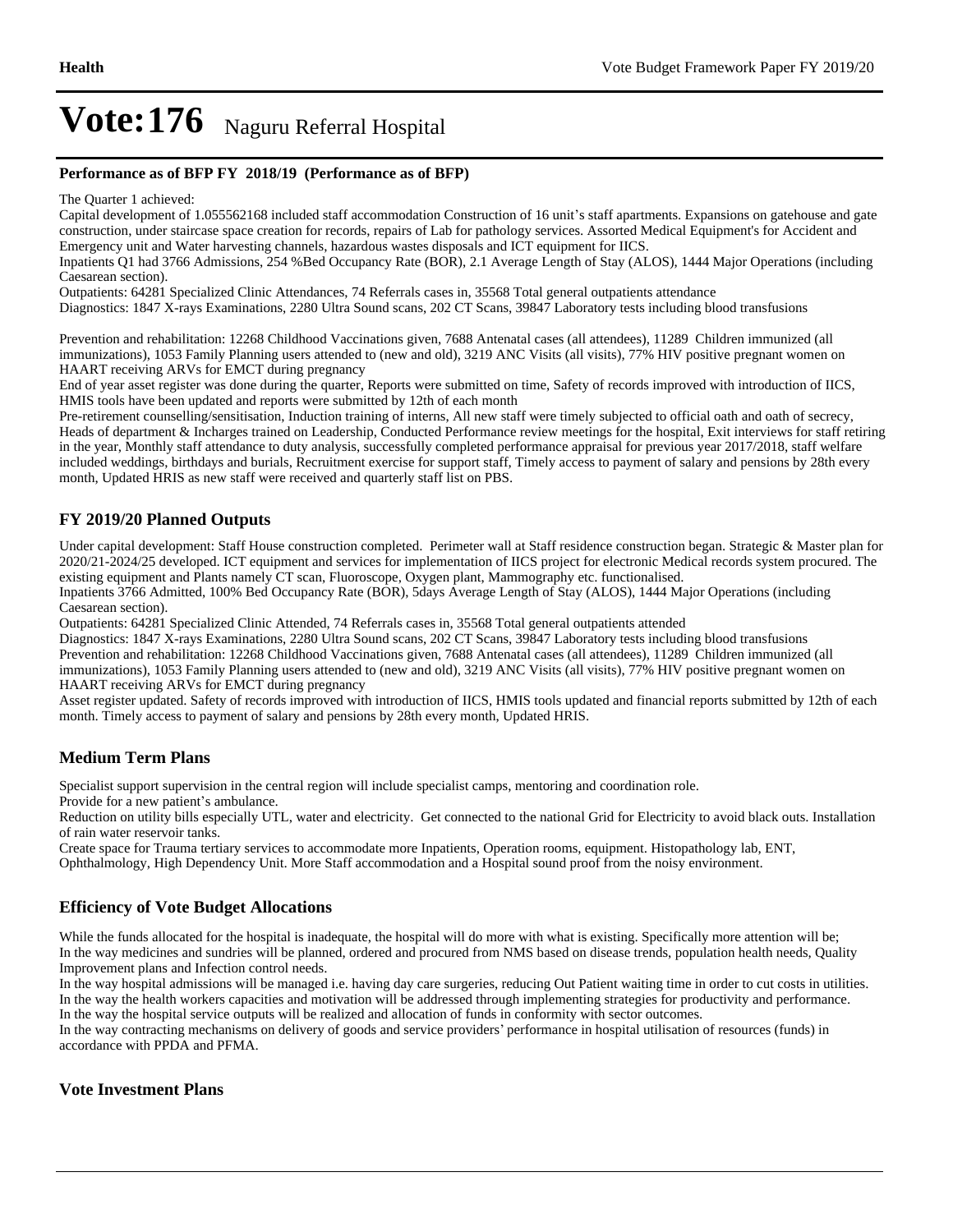Capital development allocation is 1.055562168bn. Hospital Planned to continue with completion of staff House construction in Q1 at 0.8bn; Planned to begin construction of the Perimeter wall at Staff residence in Q2 at 0.1bn; planned to develop Strategic &Master plan for 2020/21-2024/25 at 0.05bn in Q1; planned to procure ICT equipment and services for implementation of IICS project for electronic Medical records system at 0.055562168bn in Q2; planned to functionalise the existing equipment and Plants namely CT scan, Fluoroscope, Oxygen plant, Mammography etc. at 0.050bn in Q3.

### **Major Expenditure Allocations in the Vote for FY 2019/20**

Wage allocation is 6.307130425bn for staff salary of 291 staff and inclusive of new recruits.

Non-wage operational allocation is 0.842472884bn for providing Patient safety and health care services; conducting internal health professionals training; supporting operational research; community outreaches & coordination roles; quality improvement projects and innovations; implementing the cross cutting issues of Gender, Environment and HIV/AIDS; staff performance and productivity Improvements and medical equipment's including Oxygen plant operational costs.

Pension plan totals to 0.132756048bn and Gratuity 0.571857112 bn. The previous year 18/19 allocated figure was not adequate. Medicines allocation is 1.2bn supply from NMS for medical related supplies and medicines much as this figure is not adequate to cater for outbreaks and infection control practice.

Capital development allocation is 1.055562168bn. Hospital Planned to continue with completion of staff House construction in Q1 at 0.8bn; Planned to begin construction of the Perimeter wall at Staff residence in Q2 at 0.1bn; planned to develop Strategic &Master plan for 2020/21- 2024/25 at 0.05bn in Q1; planned to procure ICT equipment and services for implementation of IICS project for electronic Medical records system at 0.055562168bn in Q2; planned to functionalise the existing equipment and Plants namely CT scan, Fluoroscope, Oxygen plant, Mammography etc. at 0.050bn in Q3.

## **V3: PROGRAMME OUTCOMES, OUTCOME INDICATORS AND PROPOSED BUDGET ALLOCATION**

#### **Table V3.1: Programme Outcome and Outcome Indicators**

**Programme : 56 Regional Referral Hospital Services Programme Objective :** To contribute to the reduction of morbidity and mortality in the catchment area, through provision of quality health services, research, training and collaboration. **Responsible Officer:** Dr. Batiibwe Emmanuel Paul - Hospital Director **Programme Outcome: Quality and accessible Regional Referral Hospital Services** *Sector Outcomes contributed to by the Programme Outcome* **1. Improved quality of life at all levels Performance Targets Programme Performance Indicators (Output) 2017/18 Actual 2018/19 Target Base year Baseline 2019/20 Target 2020/21 Target 2021/22 Target**  • % increase in diagnstic investigations carried  $4\%$  5% 5% 5% 5% 5% 5% Bed occupancy 100% 100% 100% 100% 100% • % increase of specialised clinics outpatients attendances 9% 10% 10% 10% 10% 10% 10%

### **Table V3.2: Past Expenditure Outturns and Medium Term Projections by Programme**

| Billion Uganda shillings               | 2017/18 | 2018/19                                            |        | 2019-20       | <b>MTEF Budget Projections</b> |         |         |         |
|----------------------------------------|---------|----------------------------------------------------|--------|---------------|--------------------------------|---------|---------|---------|
|                                        | Outturn | <b>Approved Spent By Proposed</b><br><b>Budget</b> | End O1 | <b>Budget</b> | 2020-21                        | 2021-22 | 2022-23 | 2023-24 |
| Vote: 176 Naguru Referral Hospital     |         |                                                    |        |               |                                |         |         |         |
| 56 Regional Referral Hospital Services | 4.928   | 8.382                                              | .290   | 8.205         | 8.382                          | 8.382   | 8.382   | 8.382   |
| <b>Total for the Vote</b>              | 4.928   | 8.382                                              | 1.290  | 8.205         | 8.382                          | 8.382   | 8.382   | 8.382   |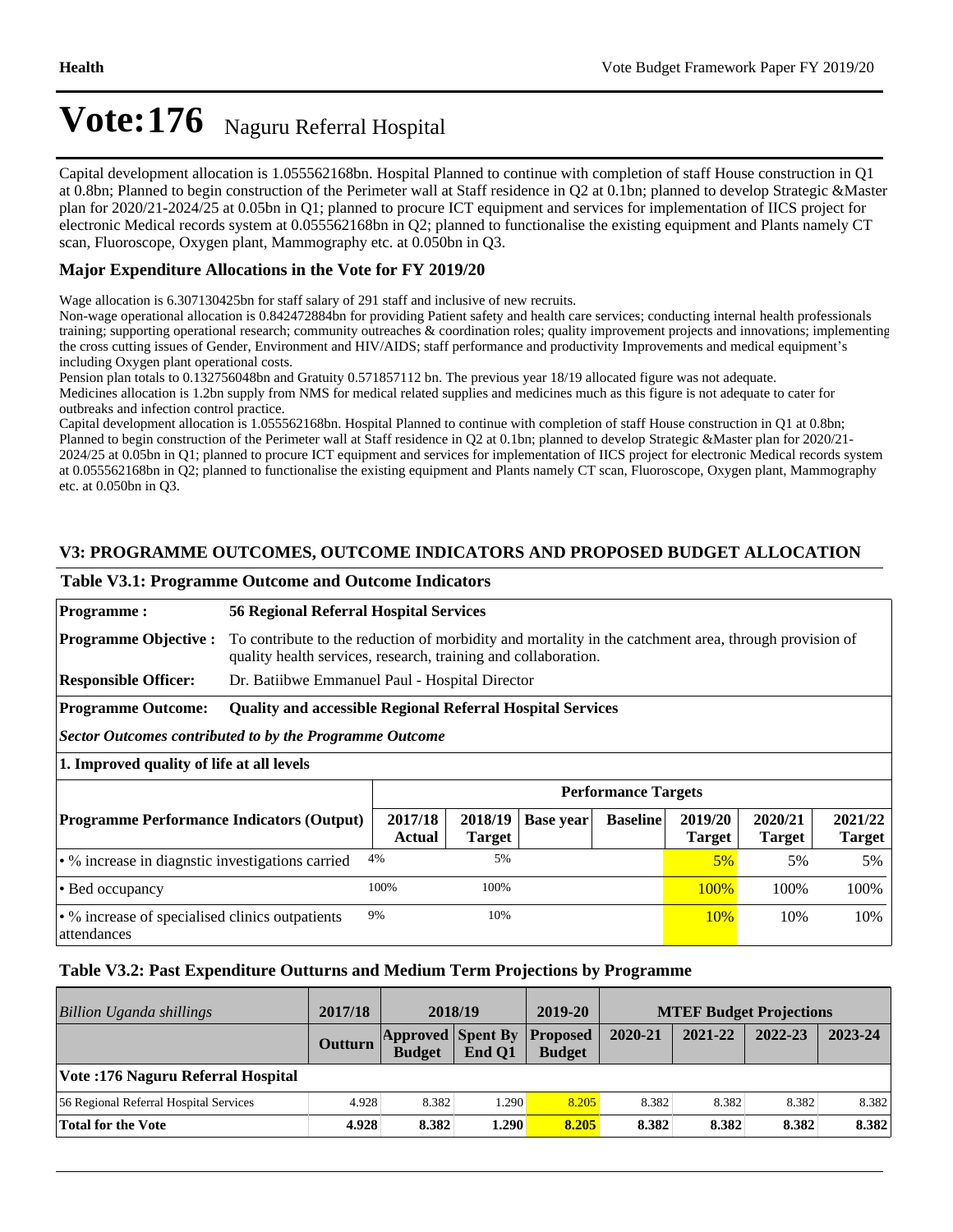## **V4: SUBPROGRAMME PAST EXPENDITURE OUTTURNS AND PROPOSED BUDGET ALLOCATIONS**

## **Table V4.1: Past Expenditure Outturns and Medium Term Projections by SubProgramme**

| Billion Uganda shillings                                                                   | 2017/18        | <b>FY 2018/19</b>     |                                 | 2019-20                          | <b>Medium Term Projections</b> |         |         |             |
|--------------------------------------------------------------------------------------------|----------------|-----------------------|---------------------------------|----------------------------------|--------------------------------|---------|---------|-------------|
|                                                                                            | Outturn Budget | <b>Approved</b> Spent | $\mathbf{By}$<br><b>End Sep</b> | <b>Proposed</b><br><b>Budget</b> | 2020-21                        | 2021-22 | 2022-23 | $2023 - 24$ |
| <b>Programme: 56 Regional Referral Hospital Services</b>                                   |                |                       |                                 |                                  |                                |         |         |             |
| 01 Naguru Referral Hosptial Services                                                       | 3.929          | 7.300                 | 1.285                           | 7.124                            | 7.298                          | 7.298   | 7.298   | 7.298       |
| 02 Naguru Referral Hospital Internal Audit                                                 | 0.018          | 0.026                 | 0.005                           | 0.026                            | 0.028                          | 0.028   | 0.028   | 0.028       |
| 1004 Naguru Rehabilitation Referal Hospital                                                | 0.644          | 0.900                 | 0.000                           | 0.900                            | 0.900                          | 0.900   | 0.900   | 0.900       |
| 1475 Institutional Support to Uganda China<br>Friendship Hospital Referral Hospital-Naguru | 0.412          | 0.156                 | 0.000                           | 0.156                            | 0.156                          | 0.156   | 0.156   | 0.156       |
| <b>Total For the Programme: 56</b>                                                         | 5.003          | 8.382                 | 1.290                           | 8.205                            | 8.382                          | 8.382   | 8.382   | 8.382       |
| <b>Total for the Vote:176</b>                                                              | 5.003          | 8.382                 | 1.290                           | 8.205                            | 8.382                          | 8.382   | 8.382   | 8.382       |

## **Table V4.2: Key Changes in Vote Resource Allocation**

| Major changes in resource allocation over and above the<br>previous financial year |         | Justification for proposed Changes in Expenditure and<br><b>Outputs</b>                                                                                                                             |  |  |  |
|------------------------------------------------------------------------------------|---------|-----------------------------------------------------------------------------------------------------------------------------------------------------------------------------------------------------|--|--|--|
| Vote :176 Naguru Referral Hospital                                                 |         |                                                                                                                                                                                                     |  |  |  |
| Programme: 56 Naguru Referral Hospital                                             |         |                                                                                                                                                                                                     |  |  |  |
| <b>Output: 01 Inpatient services</b>                                               |         |                                                                                                                                                                                                     |  |  |  |
| Change in Allocation (UShs Bn):                                                    | (0.088) | Records, immunization, and diagnostic services were<br>allocated a little more funds from the inpatients because of<br>the outcome that greatly contributes to the inpatient services               |  |  |  |
| <b>Output: 02 Outpatient services</b>                                              |         |                                                                                                                                                                                                     |  |  |  |
| Change in Allocation (UShs Bn):                                                    | (0.104) | Pensions allocations were shifted from outpatients to Human<br>Resource output                                                                                                                      |  |  |  |
| <b>Output: 04 Diagnostic services</b>                                              |         |                                                                                                                                                                                                     |  |  |  |
| Change in Allocation (UShs Bn):                                                    | 0.056   | The diagnostic machines have been repaired and others have<br>been put to be operational. The services are expected to<br>increase for the Financial year.                                          |  |  |  |
| <b>Output: 20 Records Management Services</b>                                      |         |                                                                                                                                                                                                     |  |  |  |
| Change in Allocation (UShs Bn):                                                    | 0.001   | Medical Records will shift from paper based work and mere<br>reporting to digital system, data analysis and dissemination.                                                                          |  |  |  |
| Output: 72 Government Buildings and Administrative Infrastructure                  |         |                                                                                                                                                                                                     |  |  |  |
| Change in Allocation (UShs Bn):                                                    | 0.500   | Hospital Planned to continue with completion of staff House<br>construction. Planned to begin construction of the Perimeter<br>wall at Staff residence.planned to develop Strategic &Master<br>plan |  |  |  |
| Output: 76 Purchase of Office and ICT Equipment, including Software                |         |                                                                                                                                                                                                     |  |  |  |
| Change in Allocation (UShs Bn):                                                    | 0.056   | planned to procure ICT equipment and services for<br>implementation of IICS project for electronic Medical<br>records system                                                                        |  |  |  |
| Output: 81 Staff houses construction and rehabilitation                            |         |                                                                                                                                                                                                     |  |  |  |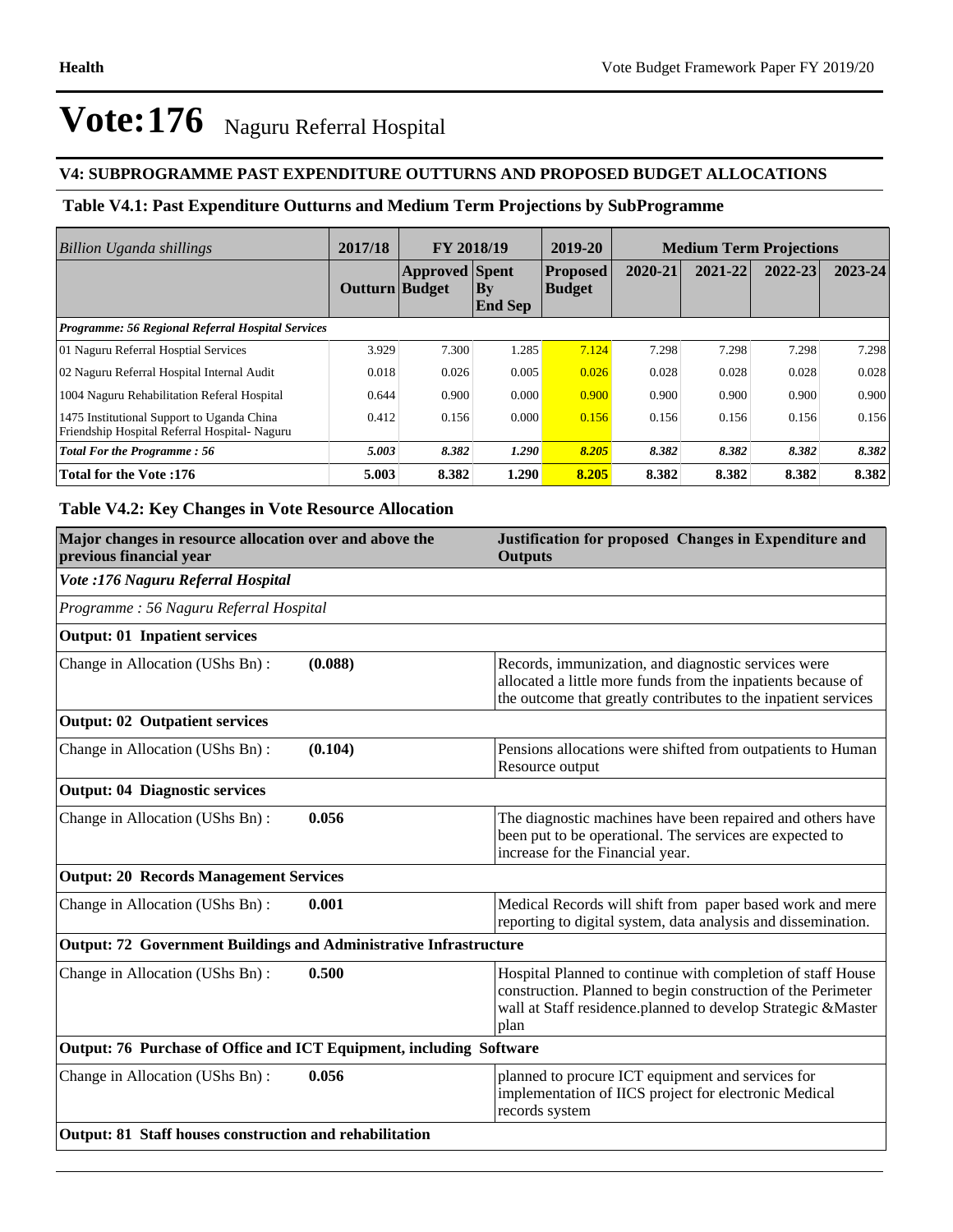| Change in Allocation (UShs Bn):          | (0.500) | More funds have been allocated for completion of the staff<br>house construction in (output code 72)                         |
|------------------------------------------|---------|------------------------------------------------------------------------------------------------------------------------------|
| Output: 85 Purchase of Medical Equipment |         |                                                                                                                              |
| Change in Allocation (UShs Bn):          | (0.056) | planned to functionalise the existing equipment and Plants<br>namely CT scan, Fluoroscope, Oxygen plant, Mammography<br>letc |

## **Table V4.3: Major Capital Investment (Capital Purchases outputs over 0.5Billion)**

| FY 2018/19                                                                                                                                                                                      | <b>FY 2019/20</b> |                                                                                                                                                               |                                                                                                                                                                                             |  |
|-------------------------------------------------------------------------------------------------------------------------------------------------------------------------------------------------|-------------------|---------------------------------------------------------------------------------------------------------------------------------------------------------------|---------------------------------------------------------------------------------------------------------------------------------------------------------------------------------------------|--|
| <b>Appr. Budget and Planned Outputs</b>                                                                                                                                                         |                   | <b>Expenditures and Achievements</b><br>by end Sep                                                                                                            | <b>Proposed Budget and Planned Outputs</b>                                                                                                                                                  |  |
| Vote 176 Naguru Referral Hospital                                                                                                                                                               |                   |                                                                                                                                                               |                                                                                                                                                                                             |  |
| Programme: 56 Regional Referral Hospital Services                                                                                                                                               |                   |                                                                                                                                                               |                                                                                                                                                                                             |  |
| Project: 1004 Naguru Rehabilitation Referal Hospital                                                                                                                                            |                   |                                                                                                                                                               |                                                                                                                                                                                             |  |
| <b>Output: 72 Government Buildings and Administrative Infrastructure</b>                                                                                                                        |                   |                                                                                                                                                               |                                                                                                                                                                                             |  |
| expansion for Resource center, maintenance<br>workshop construction, gatehouse and gate<br>construction, under staircase space creation for<br>records, expansion of Lab for pathology services |                   | This procurement was planned to<br>be implemented in Quarter 2.<br>However the procurement process<br>began and at approval levels by<br>contracts committee. | Begin construction of the Perimeter wall<br>at Staff residence<br><b>Continuation of Staff House construction</b><br>Strategic and investment plan developed<br>for $2020/2021 - 2024/2025$ |  |
| <b>Total Output Cost(Ushs</b><br>Thousand):                                                                                                                                                     | 0.400             | 0.000                                                                                                                                                         | 0.900                                                                                                                                                                                       |  |
| Gou Dev't:                                                                                                                                                                                      | 0.400             | 0.000                                                                                                                                                         | 0.900                                                                                                                                                                                       |  |
| Ext Fin:                                                                                                                                                                                        | 0.000             | 0.000                                                                                                                                                         | 0.000                                                                                                                                                                                       |  |
| $A.I.A$ :                                                                                                                                                                                       | 0.000             | 0.000                                                                                                                                                         | 0.000                                                                                                                                                                                       |  |

## *V5: VOTE CHALLENGES FOR 2019/20 AND ADDITIONAL FUNDING REQUESTS*

### **Vote Challenges for FY 2019/20**

Specialist support supervision in the central region excludes specialist camps, mentoring and coordination role due to inadequate funding. The current Ambulance is grounded with high cost for repair and therefore need for a new ambulance.

The Cumulative Arrears for UTL, water and electricity require to be paid.

Electricity and water frequent shortages in the area requires Electricity Back up system of Batteries, Inverters, and distributor panels for Electricity backup system for emergency's. The Main water reservoir tanks requires major repairs.

There is no funding for oxygen plant maintenance costs, for its high electricity consumption and cylinder heads, in addition to the costs of production for provision to other health facilities namely Kirudu, Kawempe, and the lower Health Centres including the private not for profit hospitals.

Need for space for Trauma tertiary services requires expansions to accommodate Inpatients, Operating Rooms, equipment. Histopathology lab, ENT, Ophthalmology, High Dependency Unit. More Staff accommodation and a Hospital sound proof from the noisy environment.

### **Table V5.1: Additional Funding Requests**

| Additional requirements for funding and outputs in 2019/20 | Justification of requirement for additional outputs and<br>funding |
|------------------------------------------------------------|--------------------------------------------------------------------|
| Vote : 176 Naguru Referral Hospital                        |                                                                    |
| <b>Programme: 56 Regional Referral Hospital Services</b>   |                                                                    |
|                                                            |                                                                    |